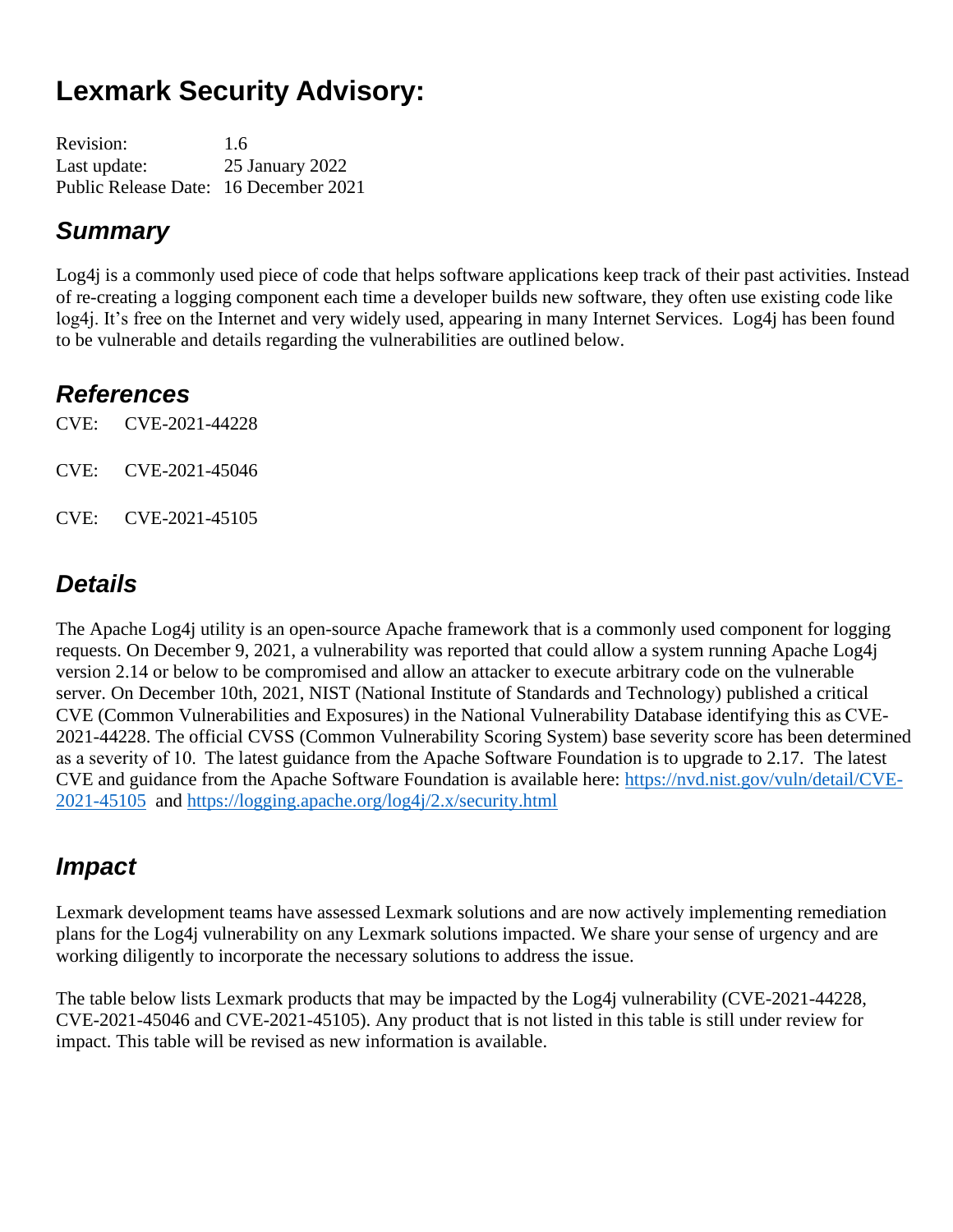## *Product Impact Summary*

| Product                                               | Impacted<br>(Yes/No) | Remedy                            | <b>Status</b>                                                              | <b>Upgrade Path</b>                                                                  |
|-------------------------------------------------------|----------------------|-----------------------------------|----------------------------------------------------------------------------|--------------------------------------------------------------------------------------|
| Hardcopy Printers and<br>MFP's                        | No                   | N/A                               | No further action needed                                                   | N/A                                                                                  |
| Publishing Platform for<br>Retail                     | No                   | N/A                               | No further action needed                                                   | N/A                                                                                  |
| LCS Fleet Agent v1.2.46                               | Yes                  | Yes                               | <b>CS Notifications</b><br><b>CS New and Changed Functionality</b>         | See instructions in the status<br>section                                            |
| <b>LCS Printer Enrollment Tool</b><br>$2.7.0 - 2$     | Yes                  | Yes                               | <b>CS Notifications</b><br><b>CS New and Changed Functionality</b>         | See instructions in the status<br>section                                            |
| <b>MVE</b><br>(Markvision Enterprise)                 | Yes                  | MVE 4.1.1 or $\parallel$<br>above | <b>Lexmark Markvision Enterpise (homepage)</b>                             | <b>Customer Installer</b>                                                            |
| LFT/LRAM                                              | Yes                  | Yes                               | <b>Update Available</b>                                                    | <b>Customer Installer</b>                                                            |
| <b>LDCM (Lexmark Data</b><br>Collection Manager) v6.x | No                   | N/A                               | No further action required                                                 | N/A                                                                                  |
| <b>LDCM (Lexmark Data</b><br>Collection Manager) v7.x | Yes                  | Yes                               | <b>Workaround Available</b>                                                | <b>Tech Ops Engagement</b>                                                           |
| <b>LRMe (Lexmark Remote</b><br>Management Extension)  | Yes                  | Yes                               | <b>Update Available</b>                                                    | <b>Tech Ops Engagement</b>                                                           |
| LDD (Lexmark Document<br>Distributor)                 | Yes                  | Yes                               | Update and Workaround Available                                            | NA - SD&I - Contact TPM, Other<br>Geos - Contact Lexmark<br><b>Technical Support</b> |
| <b>LPM (Lexmark Print</b><br>Management)              | Yes                  | Yes                               | Update and Workaround Available                                            | NA - SD&I - Contact TPM, Other<br>Geos-Contact Lexmark<br><b>Technical Support</b>   |
| DDU (Device Deployment<br>Utility)                    | Yes                  | DDU 2.12 or<br>above              | exmark Device Deployment Utility<br>(support site) or DDU 2.12 Egnyte Site | <b>Customer Installer</b>                                                            |
| <b>VSC</b> (Virtual Solution<br>Center)               | Yes                  | $EOL - Jan 28$                    | Customers required to use CFM or Package<br><b>Builder</b>                 | Use CFM or Package Builder                                                           |

#### *Obtaining Updated Software*

To obtain firmware that resolves this issue or if you have special code, please contact Lexmark's Technical Support Center at [http://support.lexmark.com](http://support.lexmark.com/) to find your local support center.

#### *Workarounds*

Lexmark recommends an update to the impacted components.

#### *Exploitation and Public Announcements*

Lexmark is not aware of any malicious use against Lexmark products of the vulnerabilities described in this advisory.